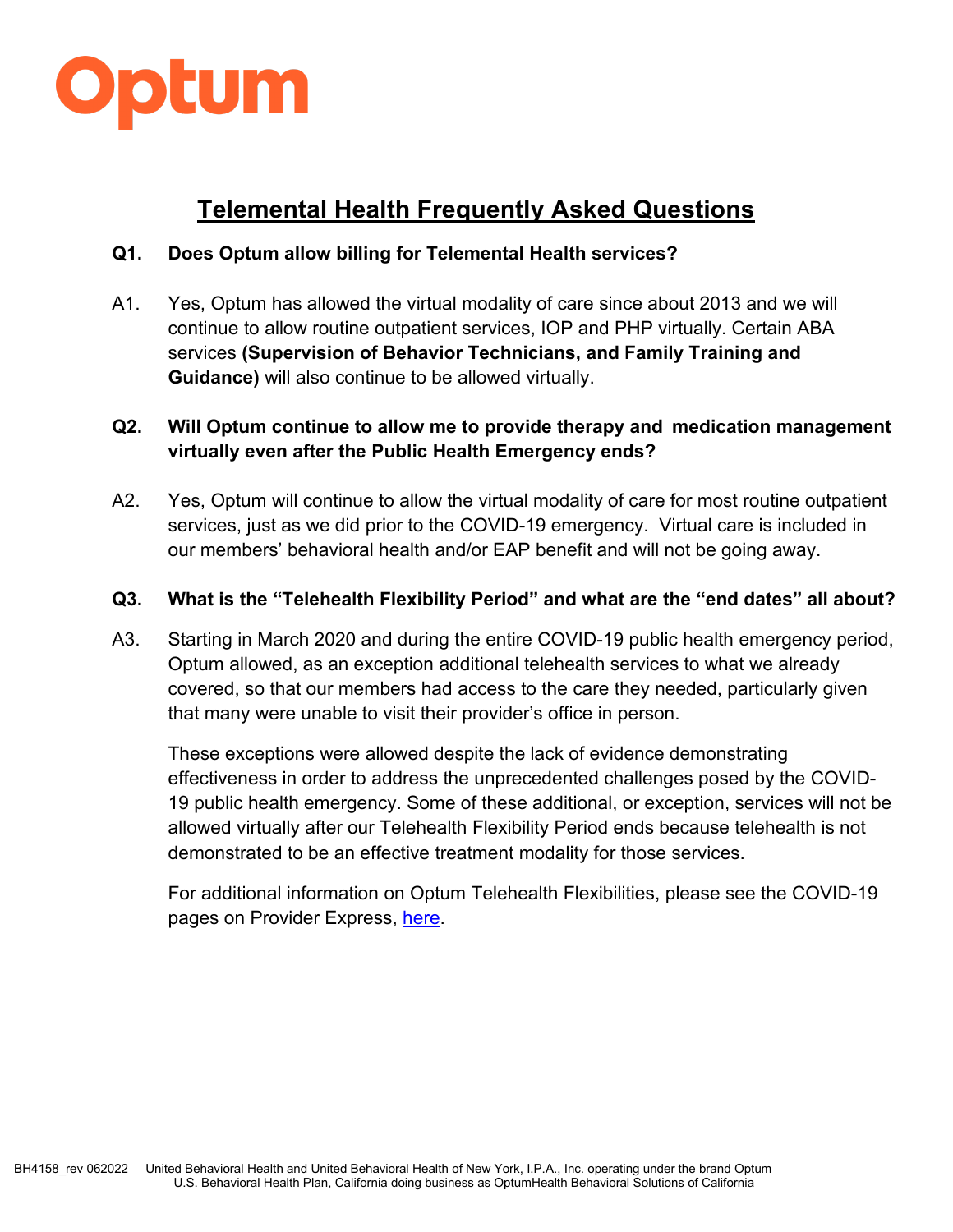

## **Q4. Will I be allowed to bill for telehealth services after the Telehealth Flexibility Period ends?**

- A4. Yes. The following services can be provided virtually after the Telehealth Flexibilities Period ends:
	- Outpatient Therapy
	- Medication Management/Outpatient Evaluation and Management (E&M) codes
	- Evaluations (90791, 90792)
	- Inpatient E&M codes
	- [Applied Behavior Analysis \(ABA\):](https://www.providerexpress.com/content/ope-provexpr/us/en/clinical-resources/autismABA.html)
		- $\checkmark$  Supervision of Behavior Technicians
		- $\checkmark$  Family Training and Guidance
	- [Intensive Outpatient \(IOP\):](https://www.providerexpress.com/content/ope-provexpr/us/en/clinical-resources.html) Authorization required, and per Optum Clinical Guidelines and Criteria for IOP
	- Partial Hospitalization [\(PHP\):](https://www.providerexpress.com/content/ope-provexpr/us/en/clinical-resources.html) Authorization required, and per Optum Clinical Guidelines and Criteria for PHP
		- o Optum will continue to authorize coverage for Virtual Partial Hospitalization, which does not currently have broad evidence-based support demonstrating efficacy, in order to ensure access to care and allow providers more time to develop metrics to demonstrate efficacy of Virtual Partial Hospitalization.

### **Q5. When will the telehealth exceptions end?**

A5. On August 1, 2022, telehealth exceptions will end for **Virtual Psychological Testing** and **Applied Behavior Analysis (ABA)** services, except for **Supervision of Behavior Technicians, and Family Training and Guidance**. (NOTE: Medicare Advantage follows the Public Health Emergency end date, currently set for July 15, 2022 which will require an additional 151 day flexibilities period.

**Additionally, Optum will adhere to all state and/or customer requirements on continued coverage of these 'exception' services.**

### **Q6. What is the rationale for discontinuing certain telehealth services?**

A6. Optum is committed to members receiving the highest quality of care. There is a lack of evidence showing that certain services, such as psychological testing and Applied Behavior Analysis, can be effectively delivered in virtual settings.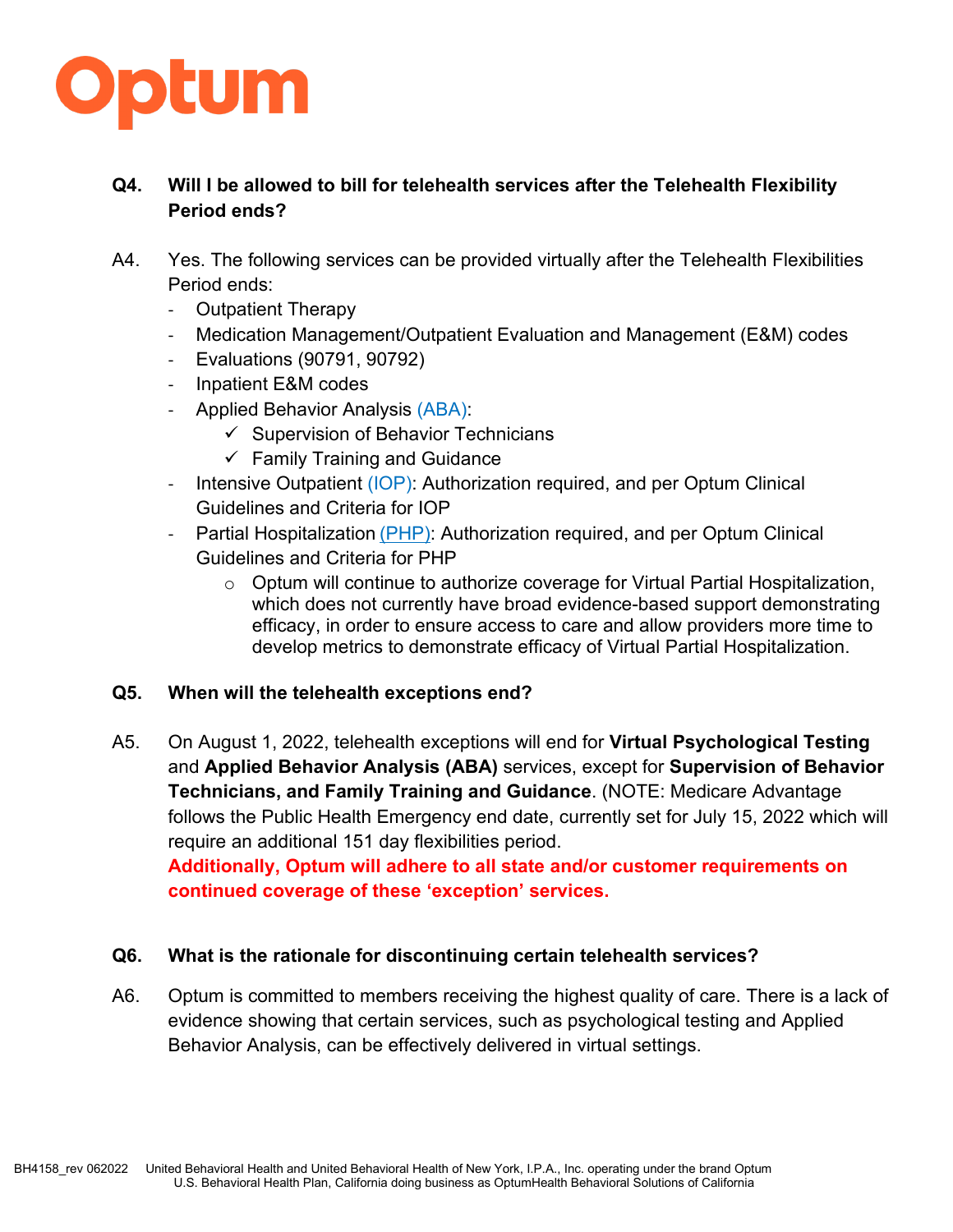

### **Q7. Is reimbursement for telehealth services different from in-person services?**

A7. No, at this point Optum reimburses the same rate for the same service, whether provided in-person or virtually.

### **Q8. Do I need to complete an attestation in order to provide virtual services?**

A8. No, you may provide virtual services whether or not an attestation has been completed by you or your group. Please note, however, that you must complete an attestation if you would like to be listed in our provider directories as offering virtual visits. You can attest online by logging into the [My Practice Info](https://identity.onehealthcareid.com/app/index.html#/login) section of Provider Express and choosing "virtual visits" from the menu.

## **Q9. Which telehealth technology platforms can I use to provide virtual services? Do I need to use Optum virtual visits platform?**

A9. You are not required to use Optum virtual visits platform to provide telehealth services and may use any HIPAA-compliant telehealth platform to provide virtual services. Please note that apps such as Facetime®, Whatsapp®, Twitch®, etc. are not HIPAAcompliant for providing telehealth services.

### **Q10. How do I bill for telehealth services?**

A10. To bill for telehealth services, use the contracted code that best describes the service you performed, and include an appropriate telehealth modifier or telehealth place of service code. Optum currently accepts modifiers GT, 95, FQ, 93 and place of service codes 02 and 10. For more information, please see the Telehealth Billing Guide, [here.](https://www.providerexpress.com/content/dam/ope-provexpr/us/pdfs/clinResourcesMain/tmh/tmhBillingGuide.pdf)

#### **Q11. Will Optum continue to evaluate its approach to telemental health?**

A11. Yes. Optum will continue to evaluate the effectiveness of Telemental Health across all levels of care.